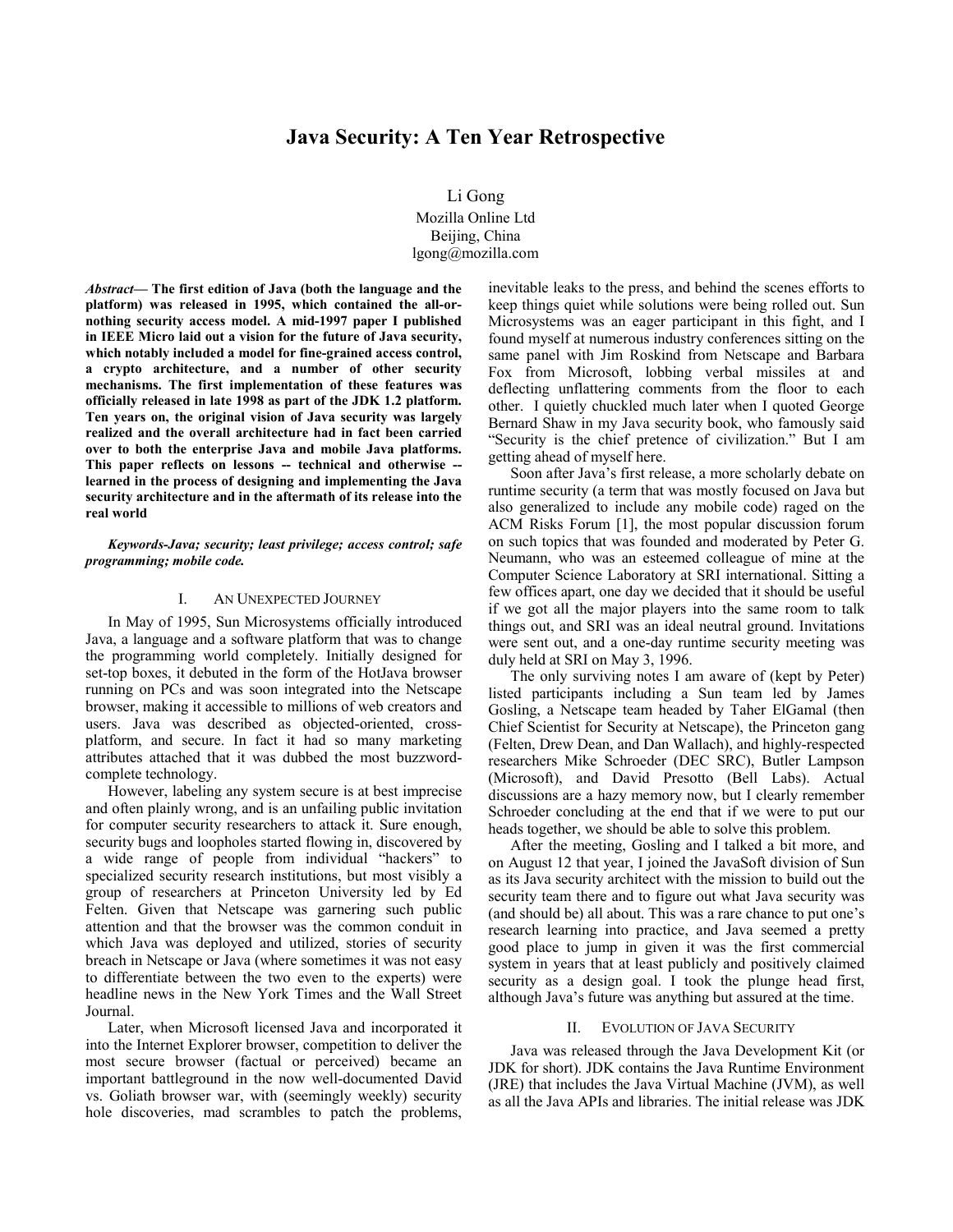1.0. Each subsequent major release, such as JDK 1.1 and JDK 1.2, included major new features, while minor releases such as JDK 1.1.2 and JDK 1.2.3 would include only bug fixes and minor upgrades.

As for security, JDK 1.0 has a clear-cut, binary model. Applications, defined as anything loaded from the local disk (or its equivalent), run as trusted code and can do anything the JVM can, which is everything. Applets, defined as code loaded over the network, run as untrusted and can do little. Applets were described as being contained in a safe sandbox, and thus the binary security model was often called the sandbox model.

JDK 1.1's main improvement over JDK 1.0 in terms of security support was the addition of a feature called code signing. An applet's code can be digitally signed. Upon loading, if the JRE recognizes the signatory and the signature checks out against the applet code, then the applet is treated as a trusted application and is given full access to the entire system. When I arrived on the scene in mid August of 1996, I was told that JDK 1.1 was going to be released at the end of that month and my immediate concern was to have everything related to JDK 1.1 wrapped up as quickly as possible. In reality, JDK 1.1 was not shipped until quite a few months later.

Design work for JDK 1.2 started in late 1996 and intensified once JDK 1.1 left the door. It was planned as a one-year project, more or less, but in practice it took a little more than two years of very hard work, finally shipping in December of 1998. At the engineering post mortem meeting on JDK 1.2, it was agreed that we made all those same mistakes we vowed to avoid at the JDK 1.1 post mortem meeting. JDK 1.2, which was renamed Java 2, saw the most significant changes to the Java platform in a single release, not just for security. JDK 1.2 introduced the fine-grained access control model, which continued essentially unchanged till this day. In order to implement the new security architecture, we needed to touch and tweak almost everything, because security is closely intertwined with the JVM and impacts every part of the JRE/JDK.

The new architecture designed for JDK 1.2 also introduced a full specification for cryptographic services, called the Java Cryptography Architecture (JCA). This set of services enables a crypto service provider -- anyone interested in providing its own cryptographic implementations for use by others – to plug in its custom implementations to a standard set of provider APIs. On the other hand, applications can call a standard set of crypto APIs for crypto services, and choose a specific provider if so desired. JCA was released as an optional component for JDK 1.2, called Java Cryptographic Extension (JCE), due to US export control restrictions at the time. Eventually JCA became part of the standard JDK release.

Separately, JSSE (Java Secure Socket Extension) was implemented to support SSL/TLS on the Java platform. Underlying all these was a full package for handling digital certificates. During that same period, a Java Authentication and Authorization Services (JAAS) framework was outlined. As its name suggests, JAAS introduces authentication and authorization – fundamental concepts for system security --

and enables a more sophisticated style of security policy management.

The first public musing about the directions of Java security was a talk I gave at IEEE COMPCON in San Jose in February of 1997 [2], and the content was expanded and later published in IEEE Micro in mid 1997 [3]. This is the designated "classic paper" for this conference. The first published paper on implementation of the JDK 1.2 architecture was presented at a USENIX symposium in Monterey at the end of that year [4]. The first edition of my book, "Inside Java 2 Platform Security" [5], which I wrote almost as a technical record to remind myself of what/how/why we did things in ways that often appeared peculiar to outside observers, was completed in time for release at JavaOne in June of 1999. Gary Ellison and Mary Dageforde later added new chapters and generally brought things up to date to produce the second edition in 2003 [6].

I left the JDK engineering group soon after the release of JDK 1.2, not unlike a good number of others after the super stressful two plus years on the project. I left Sun in 2005, right on the tenth anniversary of Java.

# III. CRITERIA FOR A GOOD FOUNDATION

One fundamental question facing us during JDK 1.2 was what sorts of security support are appropriate to build into a development platform. What are the critical rules that the system should require all programmers to abide by? Which set of features are often used such that they should be made available, even though their utilization is strictly optional? Which decisions should the system make, and which are best left to application developers?

In the "classic paper", four considerations are raised to determine the right platform security. I quote verbatim here:

*Usability* – To be ubiquitous and accepted in the marketplace, the platform must be easy to use for building small- and large-scale systems and applications. *Simplicity* – To inspire confidence in its correctness, the platform cannot be too complex to analyze (by code inspection or testing, for example) for critical properties. *Adequacy* – The platform must contain all essential features and building blocks for supporting higher-level trustworthiness (security) requirements.

*Adaptability* – The platform must evolve with ease, following demand and market reality.

These four attributes highlight what were my primary concerns back then. On the one hand, fresh from academia, I was very much aware that many outstanding research results never see their light of day in practice because the work is too difficult to use or too hard to understand. On the other hand, given the visibility of Java and its security work, and knowing that it would take at least a year or more to add something in a later edition of the Java platform, I was constantly worried that we would miss a key ingredient that would make implementing a security feature (in applications) very difficult or impossible.

For example, I included SignedObject and SealedObject classes, to mimic authenticated and encrypted data packets, because these constructs are useful for security in distributed computing systems. The GuardedObject class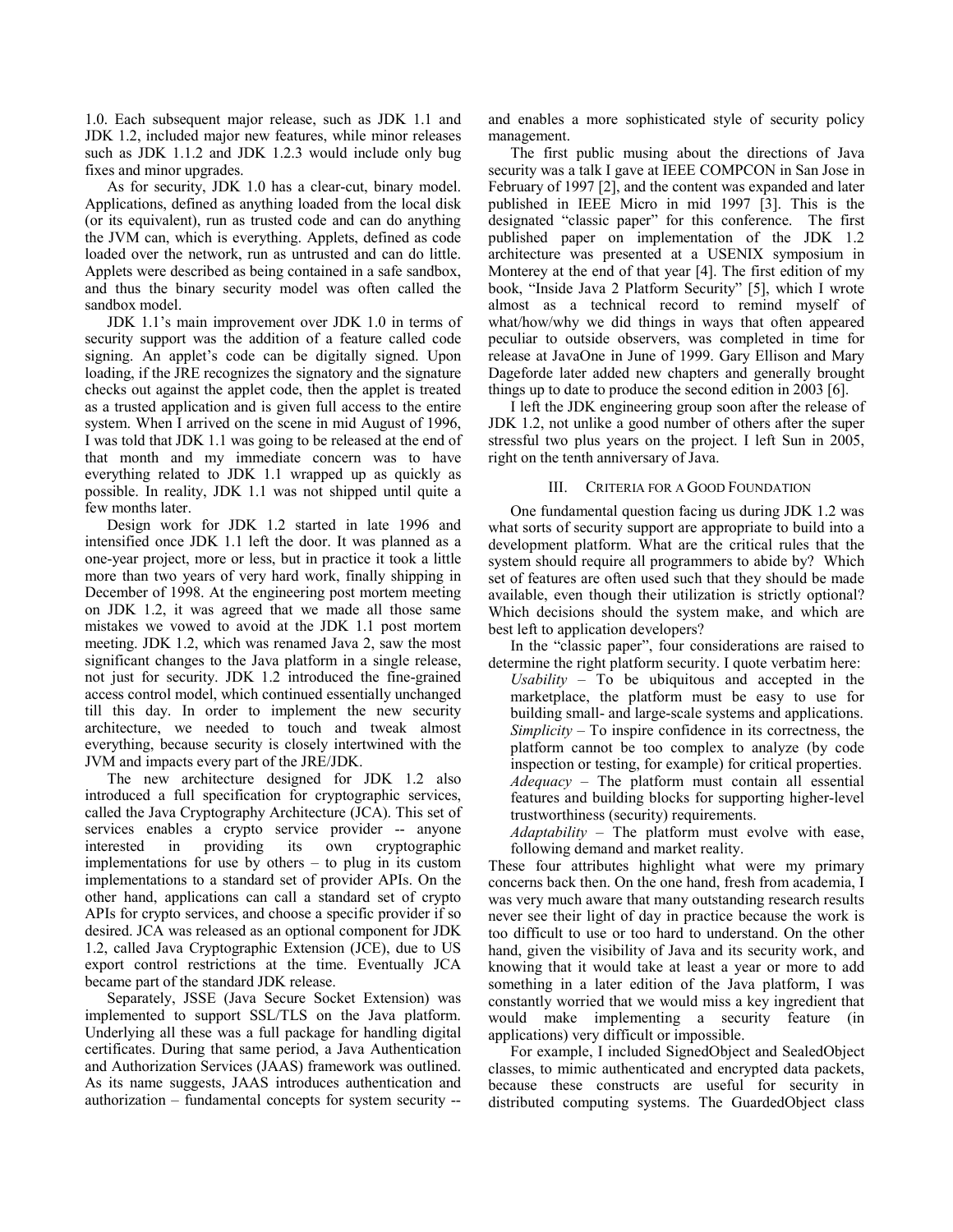allows a programmer to encapsulate access conditions in a Guard object, and this is a more elegant way to express access control than directly calling the SecurityManager, which was/is the standard coding style inherited from JDK 1.0. The GuardedObject construct has a lot of potential but is perhaps one of the most neglected features introduced in JDK 1.2.

At the same time, I equally feared over-prescription. Once the JDK includes an API, it would be hard to remove, due to backward compatibility requirements. So I often told my team to think about forward compatibility and only design things that we were sure that we absolutely needed. In the same vein, I tried to leave everything as extensible and adaptable, to the maximum extent possible.

# IV. IT'S NOT ALL TECHNICAL

The most fundamental question during the design phase of the JDK 1.2 security architecture was where Java was headed. Although Java had all the ingredients as a general programming platform, Java's early success was most visible through the integration into the Netscape browser. Should we design Java security so that it supports general applications? Or should we view Java as primarily a component of the browser?

It was not surprising that the Netscape team was pushing us towards features that they felt were important to a browser. In fact, the Netscape team already modified JRE's security implementation and designed their own security features (as Java extensions), blaming JavaSoft for not moving fast enough. This was partially justified, since the browser was being updated much more frequently than Java was.

Moreover, the Netscape team wanted us to adopt their extensions wholesale and make their security model the default for everyone. This request was met with strong resistance, since the browser specific features as proposed would not work if Java was going to be a general programming platform that might support applications for servers. For example, central to the Netscape model was a call-back feature where, when uncertainty arises, the user (who is presumably looking at the browser window on the PC screen) would be prompted to click a button to allow or disallow an action. This design is similar to what Windows Vista has recently implemented to alert users for critical actions, but it clearly would not work in an unmanned server environment.

This divergence of opinions escalated as time went on. Java security features inside Netscape's browser releases were becoming more and more different from where JDK 1.2 was heading. The longer the dispute dragged on, the harder it was to resolve the differences. This debate with Netscape was not a question of whose work is right or whose is wrong. No doubt the Netscape team knew the browser better and wanted to do the best for that. Rather, the key question is what to build into the platform, what should be done as (optional) extensions, and what should be left to application developers. To answer this question requires betting the future direction of Java. We obviously thought that the browser, albeit very important, was just one of the many types of applications Java should support, and browser-specific security support should not override or replace general systems security support.

In order to build better relationships, Jim Roskind and I were told (by our respective management) to visit each other's office on alternate weeks, which we did. But we could not patch up the work difference. Then one day, very late into the JDK 1.2 project, news came that Jim Barksdale (CEO of Netscape) and Alan Baratz (President of JavaSoft) made a deal in a New York hotel room that we would submit this dispute to arbitration, by IBM. IBM quickly assembled a task force led by Bob Blakley and consisted of security experts. They asked for and received design documents, code, test cases -- everything that would help them evaluate the two different systems. After a few months of high suspense, the Sun and Netscape teams were called into a conference room at IBM's Java building in Cupertino, a block away from JavaSoft. Bob led off their presentation and rated the systems à la Consumer Reports amid a ton of charts and stars. Then he simply announced that the JavaSoft's design won. And that was the abrupt end of this exhausting conflict.

## V. SAFE CODING

David Wagner at UC Berkeley recently asked me how extensively the fine-grained access control mechanism, which is central to the JDK 1.2 security architecture, is used today. I have not done a survey and thus have no answer. However, I should emphasize that in addition to providing an implementation of the principle of least privilege, another important goal of this architecture was to make safe code easier to write.

For example, with a seemingly trivial binary security model, the implementation in JDK 1.0/1.1 was very fragile. Consider the case of a file system API being called to open a file. According to the model, if this request originated from an applet, it should be denied. Otherwise, it is allowed. One problem was how to differentiate the two situations.

Without a generalized security architecture in place, the JRE was reduced to counting how many call frames there are on a particular stretch of the system execution stack at that moment, trying to determine if there is an applet on the call stack. It was figured out that, in most cases, if the stack count is 2 (or maybe 3, depending on a number of factors), then the call must have come from an applet and therefore must be disallowed. There were exceptions to this rule, and the whole system was patched together through trial and error. Any change to the system, such as adding a layer of indirection by adding a new class, may change the system behavior in an undesirable way. Adding a new package to the system would require a fresh look at all the existing assumptions. Thus it is not difficult to see that basing security decisions on semi-blind stack counting is not the best idea and why it was the source of a number of security bugs.

JDK 1.2 introduced a uniform way to make access control decisions, based on the classic concept of protection domains and the well-known but rarely implemented principle of least privilege. It completely removes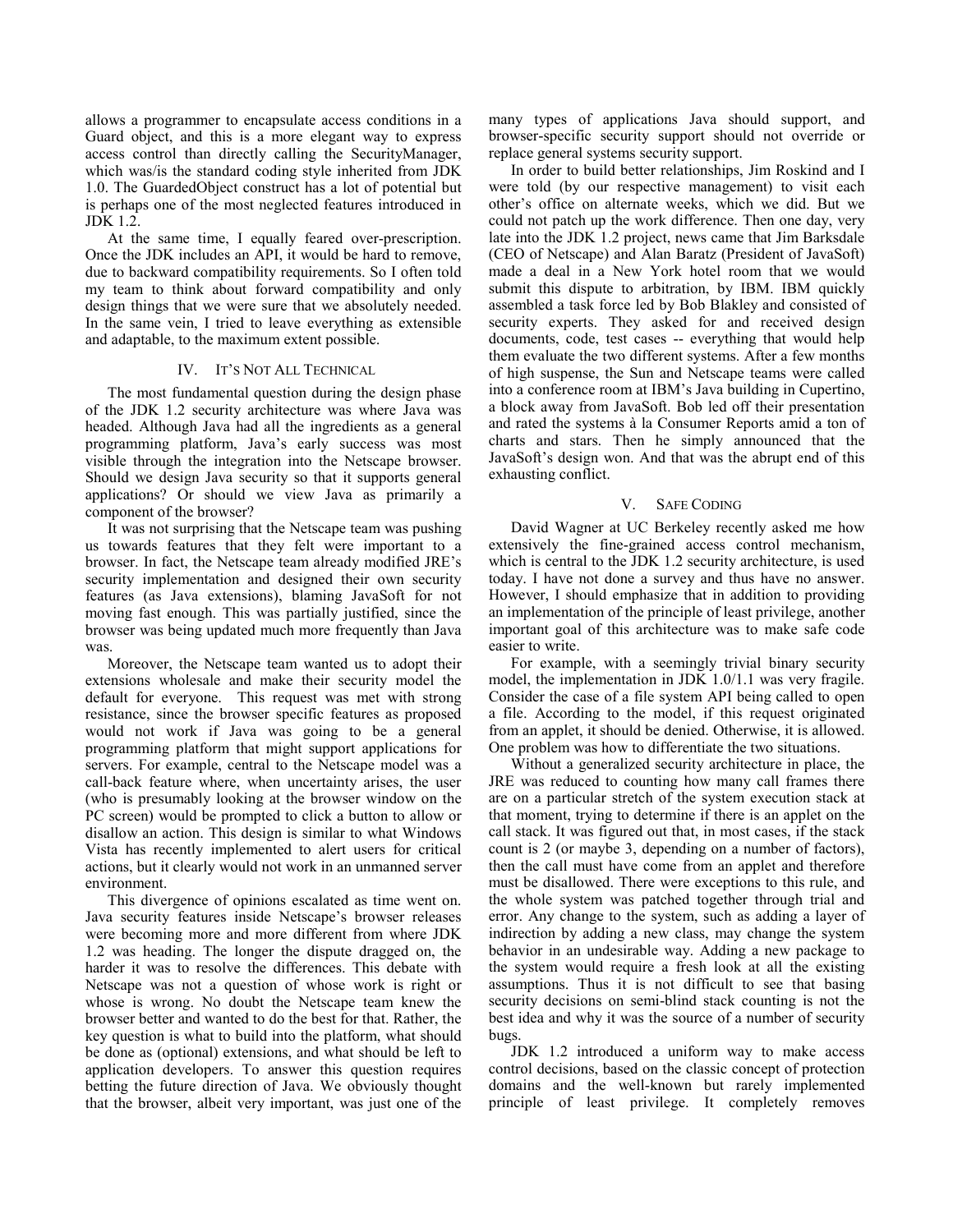guesswork in security enforcement. A critical action is allowed if and only if all individual classes in the calling chain have privileges for the action.

In conjunction with the principle of least privilege, JDK 1.2 introduced a "trusted" mode, where a programmer can specifically invoke all the privileges the code has, rather like the setuid feature in Unix. This is very useful for writing system code. However, unlike UNIX where setuid is turned on for an entire program, in Java the special privilege lasts only during that one part of the code. Moreover, programmers who have not used this special feature in their code can rest assured that the code will not accidentally cause undue harm, since it is prevented from violating the least privilege principle.

For whatever reason, my Java security book did not go into any of these details on why the JDK system security was so fragile in earlier versions. I guess it was considered sensitive information at the time.

# VI. ARCHIMEDES'S FULCRUM

An often repeated adage is that security for a system must be designed in; otherwise it would be almost impossible to retrofit. We were lucky with Java. Thanks to the foresight of the initial Java designers, they defined the SecurityManager class and made it clear that classes controlling access to critical resources should check with the SecurityManager for a decision to either grant to deny access. It does not matter that in JDK 1.2 we completely rewrote the SecurityManager class. It also does not matter that we practically changed everything related to security from what was originally released. What matters is that the early designers made it acceptable, and indeed necessary, to query the SecurityManager at critical junctures.

I believe that this acceptance singled-handedly enabled us to retrofit a much more stylized security architecture without causing too many troubles at the code level and the culture level. The continued use of SecurityManager minimized backward compatibility problems. The request that all classes in JDK must consider its security implications was easier to accept because security was there in the first place. This is why I chose to quote Archimedes in the preface of my Java security book – "Give me a lever and a fulcrum, and I can move the globe." SecurityManager was that fulcrum.

Nevertheless, retrofitting was not easy. For example, one technique used by JIT (just-in-time) compilers to speed up code execution was to try to combine a consecutive number of execution instructions into a single instruction. Under the JDK 1.2 security model, each instruction might come from a different piece of code, associated with a unique set of privileges. The JVM folks had to do things differently so that security properties are not broken during code optimizations.

Here is one more story, on the lighter side. Remember that the principle of least privilege effectively lowers the privilege of systems code so that, when they need to exercise their special power, the programmer needs to explicitly enable the special power for that part of the program. This principle broke a bunch of existing code –

code that was perhaps dangerously exercising too much privilege. Instead of dealing with the new security architecture, an engineer at JavaSoft duplicated system classes but modified them to bypass security checks, for the sole purpose to let his existing code continue to function as before. Fortunately, this misdeed was caught during our internal security code audit.

# VII. SECOND THOUGHTS AND AFTERTHOUGHT

I am sometimes asked if I have any regrets or second thoughts. Would I have done things differently with hindsight? Did we do too little, too much, or just about right?

In retrospective, it is truly amazing how far we managed to go. My final job interview at JavaSoft (with a very senior figure) was centered on the question of whether security for the Java platform was merely about finding bugs and providing fixes; and whether the whole thing would "blow over" in a few months. However, once inside JavaSoft, my team was given much green light and priority, and was granted a lot of freedom (e.g., to require changes to various parts of the system, to delay releases until all security tests were passed) that would be rare in other places.

Broadly speaking, our first major achievement was that we largely "settled" the Java security debate, in the sense that we mapped out the landscape (of security for such a complex language plus development platform), developed a general security model, and produced an implementation of the least-privilege principle. Of course, security work in general and Java security in particular continue to this day; but the discussion has matured.

The second major achievement is that we raised the bar for everybody else. Security for any new system is now required, not optional.

The third major achievement is that we made a strong impact, with regard to secure programming, on not only those engineers (at Sun and elsewhere) who were involved in the development of the Java platform itself, but also the very large number of Java programmers. These developers in turn bring their security awareness and influence into their next projects.

Looking back, we probably did all we could during that relatively short period of time, under all the constraints we had. Nonetheless, there were a few ideas that I would have loved to investigate a bit more. For example, it would have been much cleaner for the programmer if the privileged operation was specified via a new method modifier "privileged"; however, such a language extension would have required major changes to the system and compilers, involving not only Sun but also many other parties.

As another example, GuardedObject potentially can be used to express security requirements more elegantly and accurately, especially when objects are accessed in a context (or system) that is different from the one in which the objects were created. However, we simply had to continue with the SecurityManager centric design because it was both backward compatible with JDK 1.1 and a better understood solution.